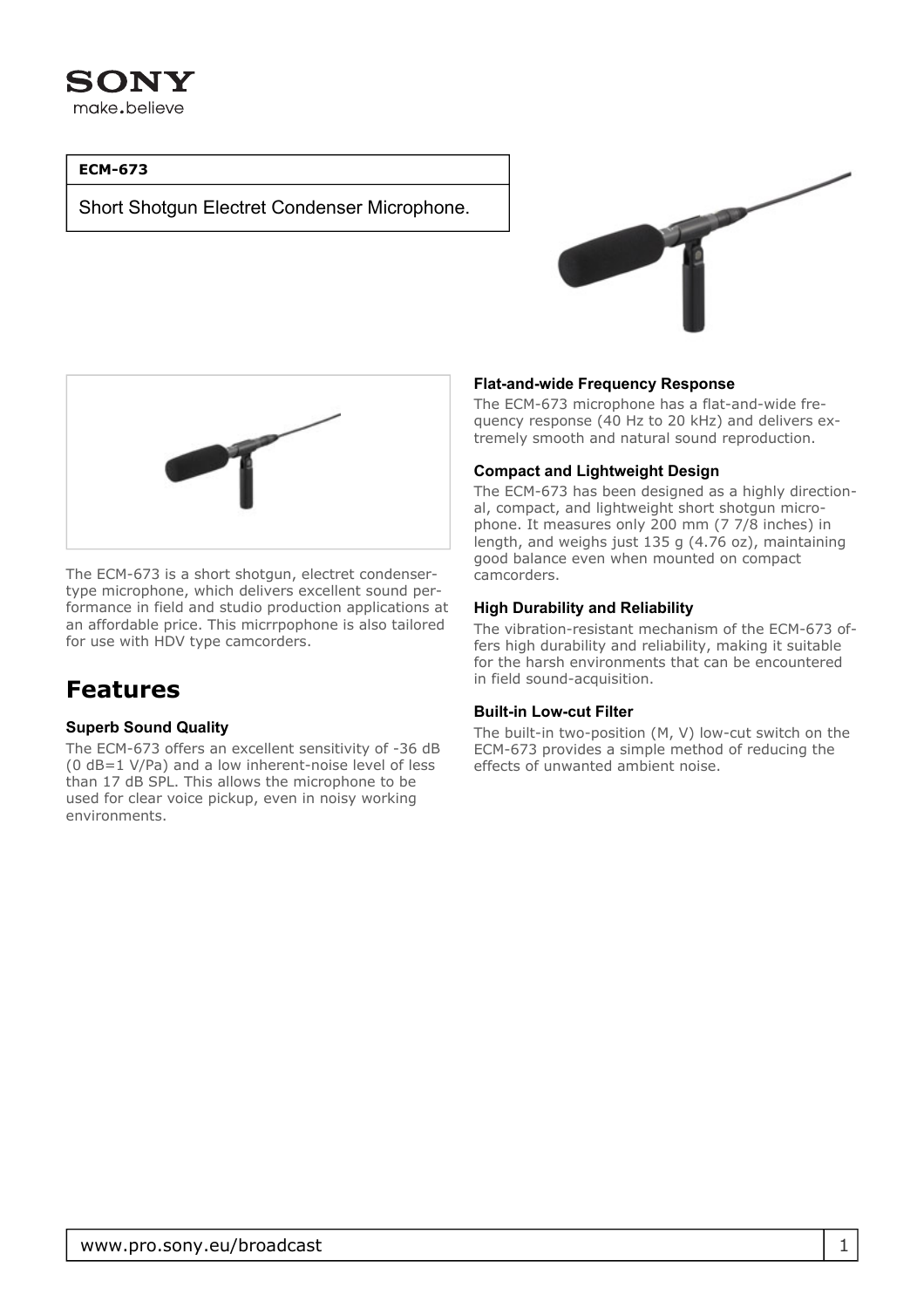| Capsule type                                      | Electret condenser                                                             |
|---------------------------------------------------|--------------------------------------------------------------------------------|
| Directivity                                       | Uni-directional (super-<br>cardioid)                                           |
| Frequency response                                | 40 Hz to 20 kHz                                                                |
| Sensitivity (at 1 kHz)                            | $-36$ dB $(*1)$ $\pm 3$ dB                                                     |
| Output impedance (at 1<br>kHz)                    | 220 O ± 20%                                                                    |
| Dynamic range                                     | 107 dB or more                                                                 |
| Signal-to-noise ratio                             | 77 dB or more (IEC179 A-<br>weighted, 1 kHz, 1Pa)                              |
| Inherent noise                                    | 17 dB SPL (*2) or less                                                         |
| Wind noise                                        | 45 dB SPL (*2) or less (with<br>windscreen), 50 dB SPL<br>(without windscreen) |
| Induction noise from ex-<br>ternal magnetic field | 0 dB SPL $(*2)$ or less                                                        |
| Maximum input sound<br>pressure level             | 124 dB SPL (*2)                                                                |

# **Technical Specifications**

| Power requirements | DC 40 to 52 V                                            |
|--------------------|----------------------------------------------------------|
| <b>Dimensions</b>  | 20 dia. x 200 mm (13/16)<br>dia. $\times$ 7 7/8 inches)  |
| Mass               | Approx. 135 g (4.76 oz)                                  |
|                    | $(*1)$ 0 dB=1 V/Pa, at 1 kHz,<br>$(*2)$ 0 dB=20 $\mu$ Pa |

| <b>Supplied</b><br><b>Accessories</b>       |  |
|---------------------------------------------|--|
| Operating instructions<br>$\left( 1\right)$ |  |
| Microphone cable (1)                        |  |
| Microphone spacer (1)                       |  |
| Microphone holder (1)                       |  |
| Windscreen (1)                              |  |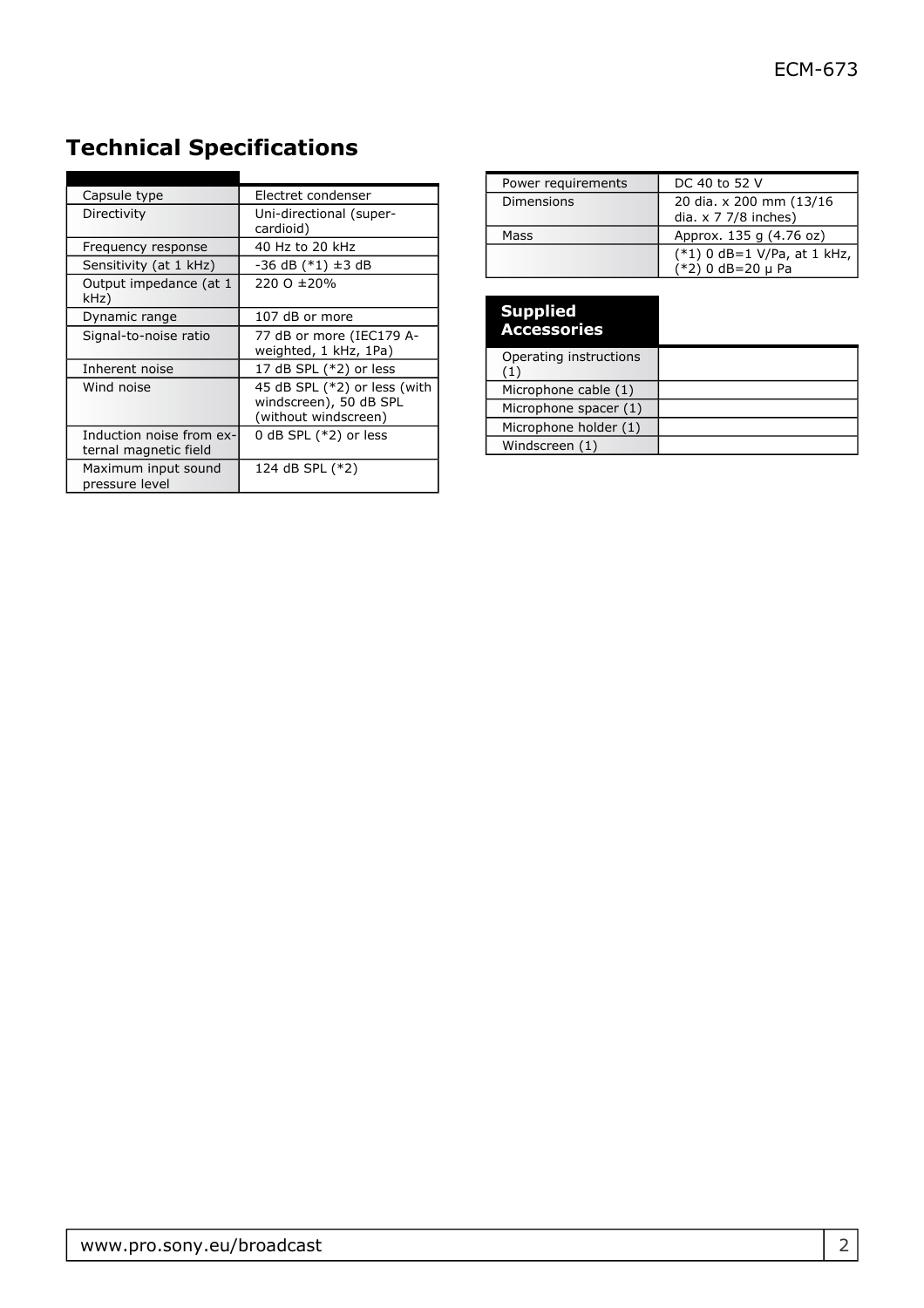# **Compatible Products**



## **NXCAM**



#### **HXR-NX5E**

1/3-inch Exmor™ CMOS Professional AVCHD Camcorder with GPS



#### **HXR-NX5M**

1/3-inch Exmor™ CMOS Professional AVCHD Camcorder

#### **HDV**



## **HVR-Z1E**

HDV 1/3" 3CCD Handheld Camcorder

# **DXC series**



#### **DXC-D55PH**

Professional digital video camera. 4:3 and 4:3/16:9 switch-able versions. With optional accessory packs.



#### **DXC-D55PL**

Professional digital video camera. 4:3 and 4:3/16:9 switch-able versions. With optional accessory packs.



#### **DXC-D55PK**

Professional digital video camera. 4:3 and 4:3/16:9 switch-able versions. With optional accessory packs.



#### **DXC-D55WSPH**

Professional digital video camera. 4:3 and 4:3/16:9 switch-able versions. With optional accessory packs.